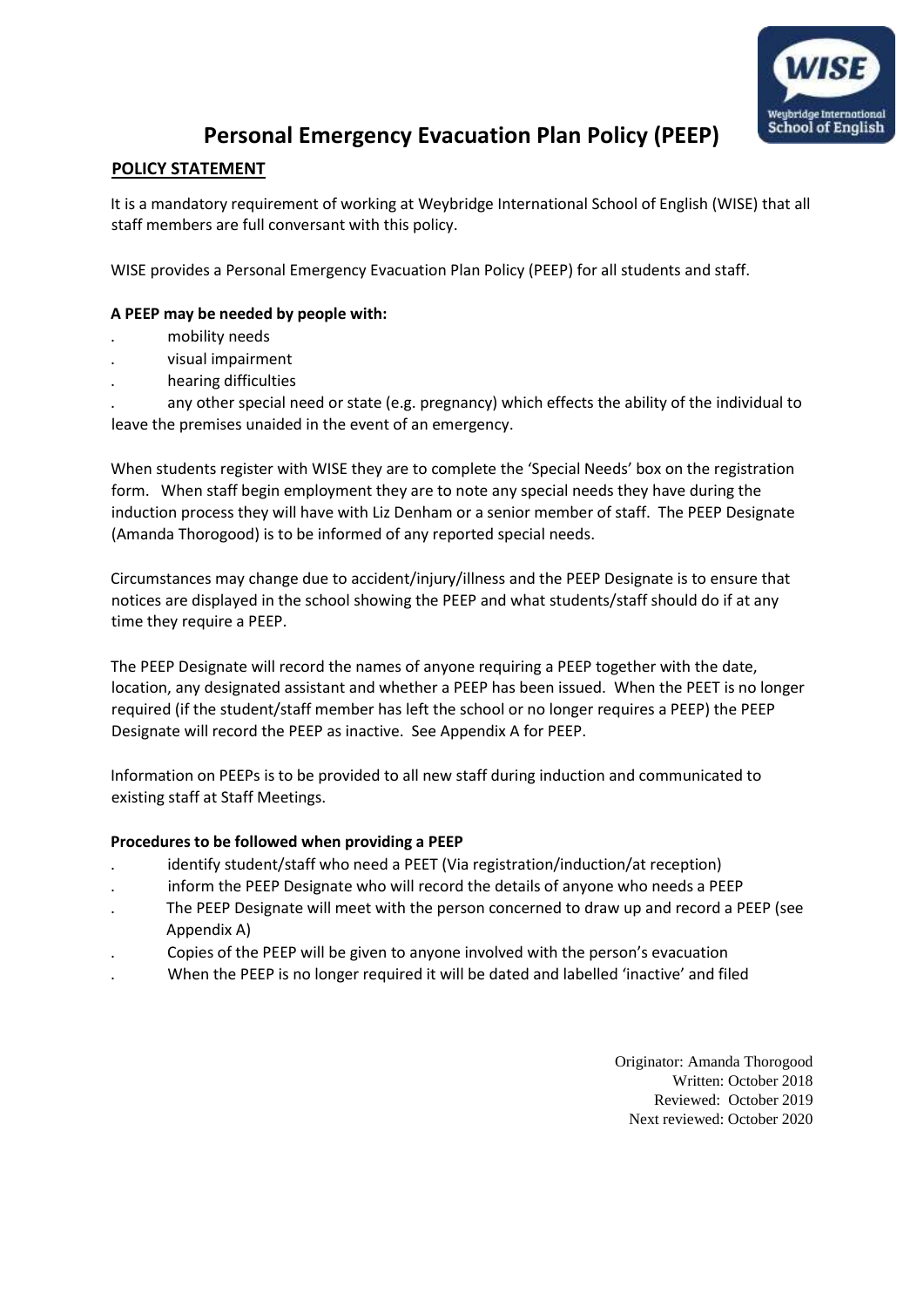

## **Appendix A** - **Emergency Action Plan Summary**

| <b>EVENT</b>                                                                                                                                                                                                                      | Fire, bomb threat,<br>gas leak                                                                                                                                                                                                                                                                                                                           | Earthquake, explosion                                                                                                                                                                                                                                                                                                                                                                                                                              | Threat inside building                                                                                                                                                                                                                                                                                                                                                                                                                                                                                                                                                                  | Threat outside<br>building                                                                                                                                                                                                                                                                                                                     | Extreme weather,<br>poor air quality                                                                                                                                                                                                        |
|-----------------------------------------------------------------------------------------------------------------------------------------------------------------------------------------------------------------------------------|----------------------------------------------------------------------------------------------------------------------------------------------------------------------------------------------------------------------------------------------------------------------------------------------------------------------------------------------------------|----------------------------------------------------------------------------------------------------------------------------------------------------------------------------------------------------------------------------------------------------------------------------------------------------------------------------------------------------------------------------------------------------------------------------------------------------|-----------------------------------------------------------------------------------------------------------------------------------------------------------------------------------------------------------------------------------------------------------------------------------------------------------------------------------------------------------------------------------------------------------------------------------------------------------------------------------------------------------------------------------------------------------------------------------------|------------------------------------------------------------------------------------------------------------------------------------------------------------------------------------------------------------------------------------------------------------------------------------------------------------------------------------------------|---------------------------------------------------------------------------------------------------------------------------------------------------------------------------------------------------------------------------------------------|
| <b>RESPONSE</b>                                                                                                                                                                                                                   | <b>EVACUATE</b>                                                                                                                                                                                                                                                                                                                                          | DROP-COVER-HOLD<br><b>ON</b>                                                                                                                                                                                                                                                                                                                                                                                                                       | <b>LOCKDOWN</b>                                                                                                                                                                                                                                                                                                                                                                                                                                                                                                                                                                         | <b>HOLD AND SECURE</b>                                                                                                                                                                                                                                                                                                                         | SHELTER IN PLACE                                                                                                                                                                                                                            |
| <b>EXPECTED ACTION</b><br>1.All mobile phones<br>to be put on silent.<br>2. No social media<br>posts.<br>Designate: 1.Amanda<br><b>Thorogood</b><br>2.Liz Denham<br><b>Safe Assembly Area:</b><br><b>Los Hermanos Car</b><br>Park | Sts/staff exit quietly<br>and calmly<br>. Report to Fire<br><b>Assembly Point (Los</b><br>Hermanos Car Park).<br>Assist students with<br>special needs<br>. No mobile phone<br>use for social media.<br>Take registers and<br>signing in sheet<br>. Lights off, close doors<br>. Teacher last to leave.<br>Remain in place until<br>advised by Designate | . Tell sts/staff to<br>'Dropcover-hold on'.<br>Assist students with<br>special needs<br>After shaking stops count<br>to 60 out loud before<br>getting up<br>. Is room safe? Evacuate if<br>unsafe to Fire Assembly<br>Point (Los Hermanos Car<br>Park)<br>. No mobile phone use for<br>social media<br>Take registers and<br>signing in sheet<br>Lights off, close doors<br>Teacher last to leave<br>Remain in place until<br>advised by Designate | Direct sts/staff in hallways<br>into classrooms<br>block classroom doors<br>cover windows<br>lights off<br>drop to floor, along a wall,<br>away from doors, out of sight.<br>assist students with special<br>needs<br>. ensure students are quiet.<br>no mobile phone use/social<br>media<br>take attendance<br>remain until room is cleared<br>by authorities or Designate .sts<br>outside report to Fire<br>Assembly Point (Los Hermanos<br>Car Park)<br>. Designate to lock<br>exterior door, if<br>appropriate. Designate to<br>move sts in common areas<br>to nearest blocked door | Direct sts/staff into<br>building<br>lock/block doors<br>. cover windows<br>stay away<br>from windows<br>assist sts with special<br>needs<br>. take attendance<br>ensure sts are quiet.<br>no mobile phone<br>use/social media<br>. monitor<br>hallways/bathroom<br>access<br>. remain until room is<br>cleared by authorities or<br>Designate | Direct sts/staff into the<br>school<br>close doors and<br>windows<br>. take attendance<br>assist sts with special<br>needs<br>no mobile phone use<br>for social media.<br>remain until room is<br>cleared by authorities<br>or<br>Designate |